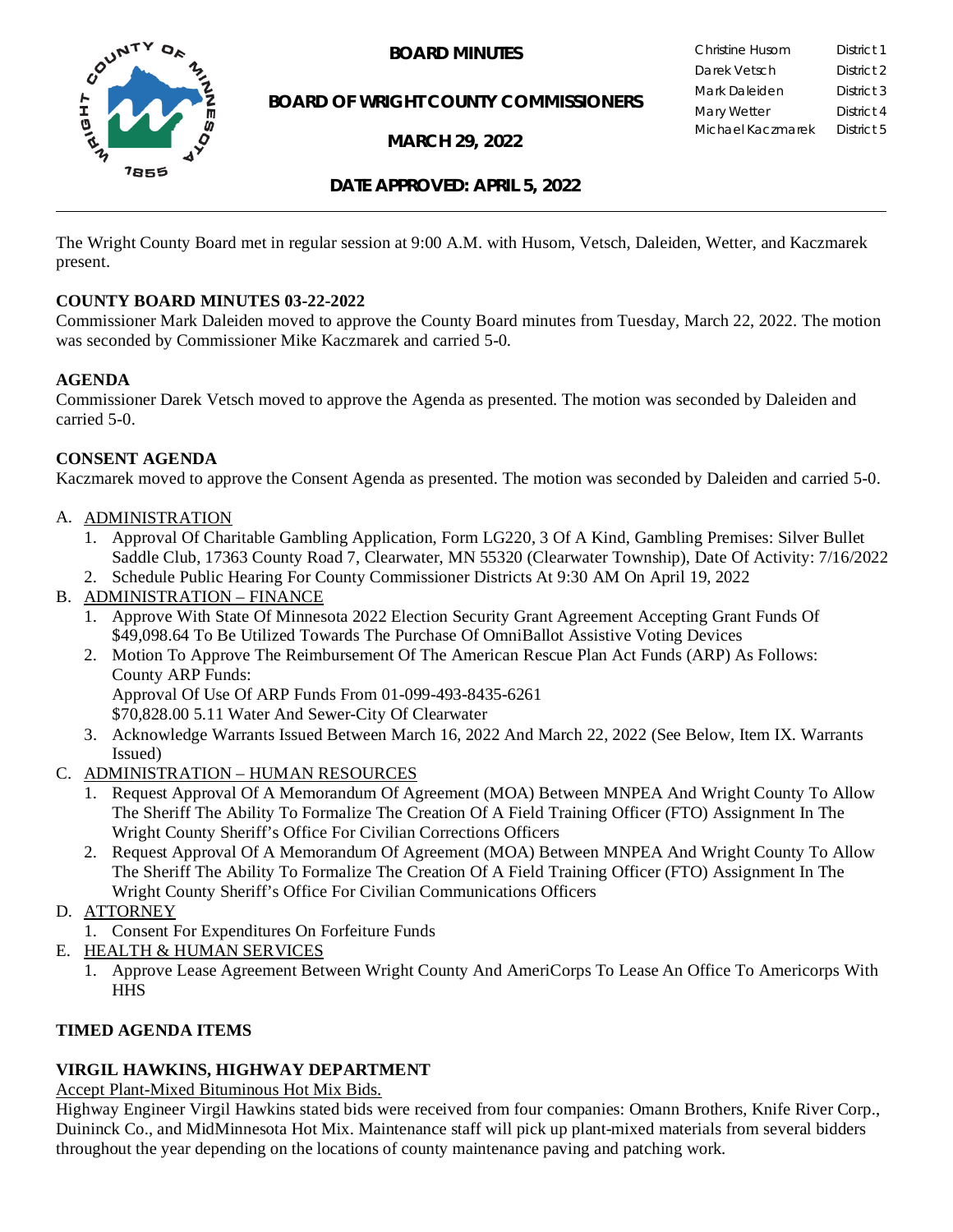Daleiden questioned if the bid price increased from last year. Hawkins stated the prices are higher but not as high as anticipated.

Vetsch moved to accept the plant-mixed bituminous hot mix bids. The motion was seconded by Daleiden and carried 5-0.

## **ITEMS FOR CONSIDERATION**

## **ADMINISTRATION**

Wright County Economic Development Partnership (WCEDP) Lease Agreement

County Administrator Lee Kelly stated the agreement includes the county's standard contract language and has been updated to reflect the new occupancy date. The agreement was discussed at previous meetings. Daleiden questioned where the WCEDP space is in the new Government Center. Kelly responded the first floor, near the county board room.

Kaczmarek stated the AmeriCorps lease agreement was listed on the Consent Agenda. AmeriCorps request 48 gross square-feet of space in a cubicle in the Health & Human Services Department. Kaczmarek stated AmeriCorps will be paying \$19.60 per square foot for the space. Kaczmarek added the WCEDP will be paying approximately \$15 per square foot and will have prime real estate in the building, consisting of two offices, an open office space, storage space and a kitchenette. Kaczmarek stated he is in favor of the WCEDP pay fair market value for the space.

Vetsch stated changing the lease rate would be unprofessional. Kaczmarek stated he has been against the lease agreement from the beginning due to a lack of support from the constituents to offer a deal on the space.

Commissioner Christine Husom asked if Kaczmarek would like to charge AmeriCorps the same rate as the WCEDP. Kaczmarek stated he believes both AmeriCorps and the WCEDP should pay fair market rate. Daleiden stated AmeriCorps will be recruiting volunteers, which will benefit the county. Daleiden stated he does not believe the entities should be charged because of the benefits being brought to the county.

Kaczmarek stated he would like the lease agreements to be fair and consistent. Kelly stated the rate was calculated based on depreciation, interest, and operating costs. Kelly added the county was limited in what could be charged due to the terms of the bonding agreement.

Chief of Civil Division Attorney Greg Kryzer stated if the commissioners wish to make changes to the AmeriCorps contract, it should be done now. Vetsch suggested charging AmeriCorps the same rate as WCEDP, \$15.10 per square foot.

Kaczmarek stated he confirmed with the Finance Department that office space rental in the area is \$19.60 per square foot. Kaczmarek expressed his opposition to the lease agreements due to the lower rate.

Vetsch moved to approve the WCEDP Lease Agreement. The motion was seconded by Daleiden and carried 4-1, with Kaczmarek opposing.

Daleiden moved to rescind the AmeriCorps Lease Agreement that was approved on the Consent Agenda. The motion was seconded by Vetsch and carried 4-1, with Kaczmarek opposing.

Daleiden moved to approve the AmeriCorps Lease Agreement with the modification of the rate to \$15.10 per square foot. The motion was seconded by Commissioner Mary Wetter and carried 4-1, with Kaczmarek opposing.

#### Reschedule April 13, 2022 Personnel Committee Meeting

Kelly stated the Personnel Committee meeting will need to be rescheduled due to conflicts. Kelly suggested rescheduling the meeting for 9 a.m. on Thursday, April 14.

Vetsch moved to approve rescheduling the Personnel Committee Meeting at 9 a.m. on Thursday, April 14. The motion was seconded by Daleiden and carried 5-0.

# **ADVISORY COMMITTEE / ADVISORY BOARD UPDATES**